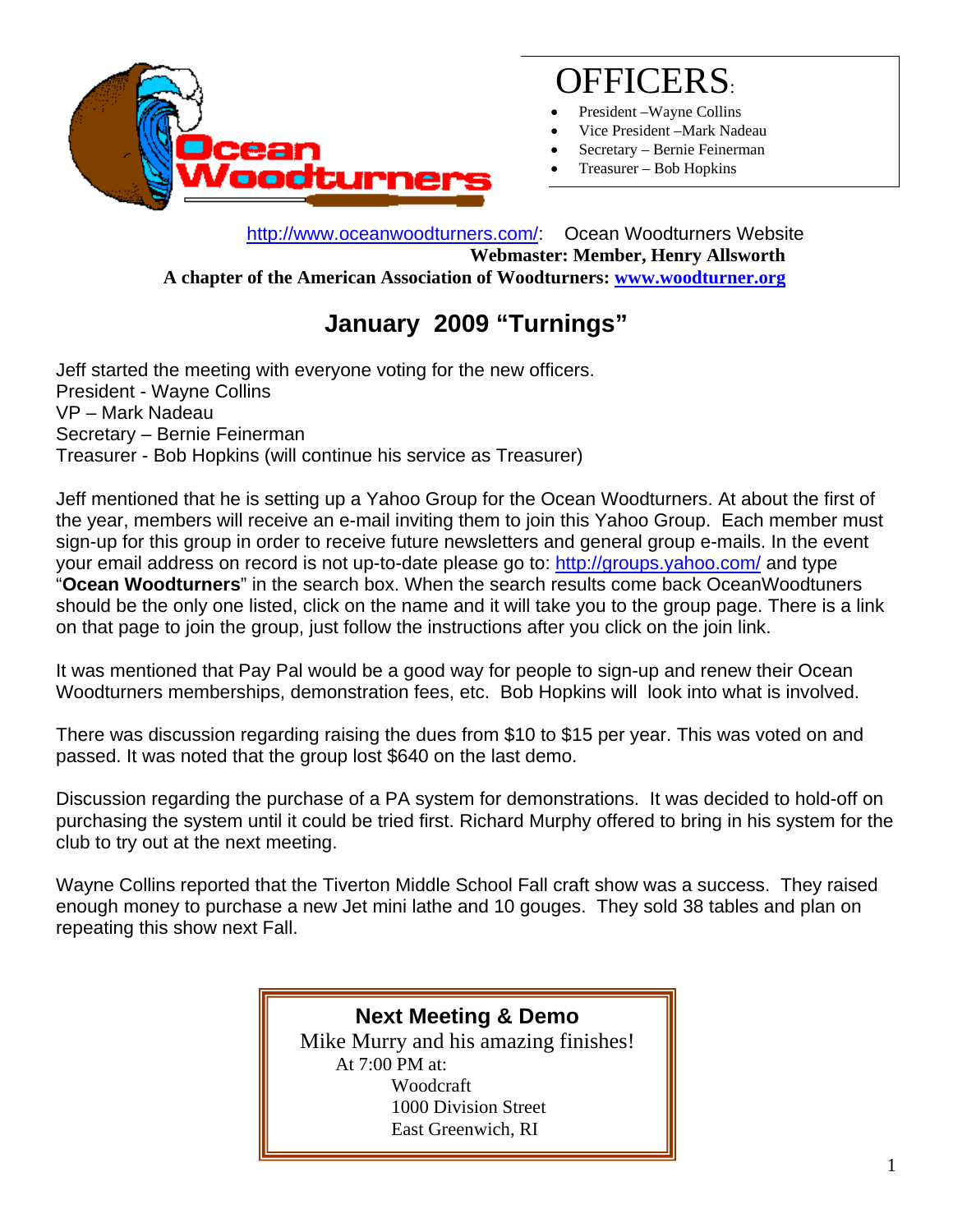**Show & Tell:**



**Mike Murray showed a 13" Cherry bowl and a Cherry ornament** 



**Ed Dowd showed his "Over-the-bottle" bottle stoppers made from Lacewood, Bubinga, and Cherry**